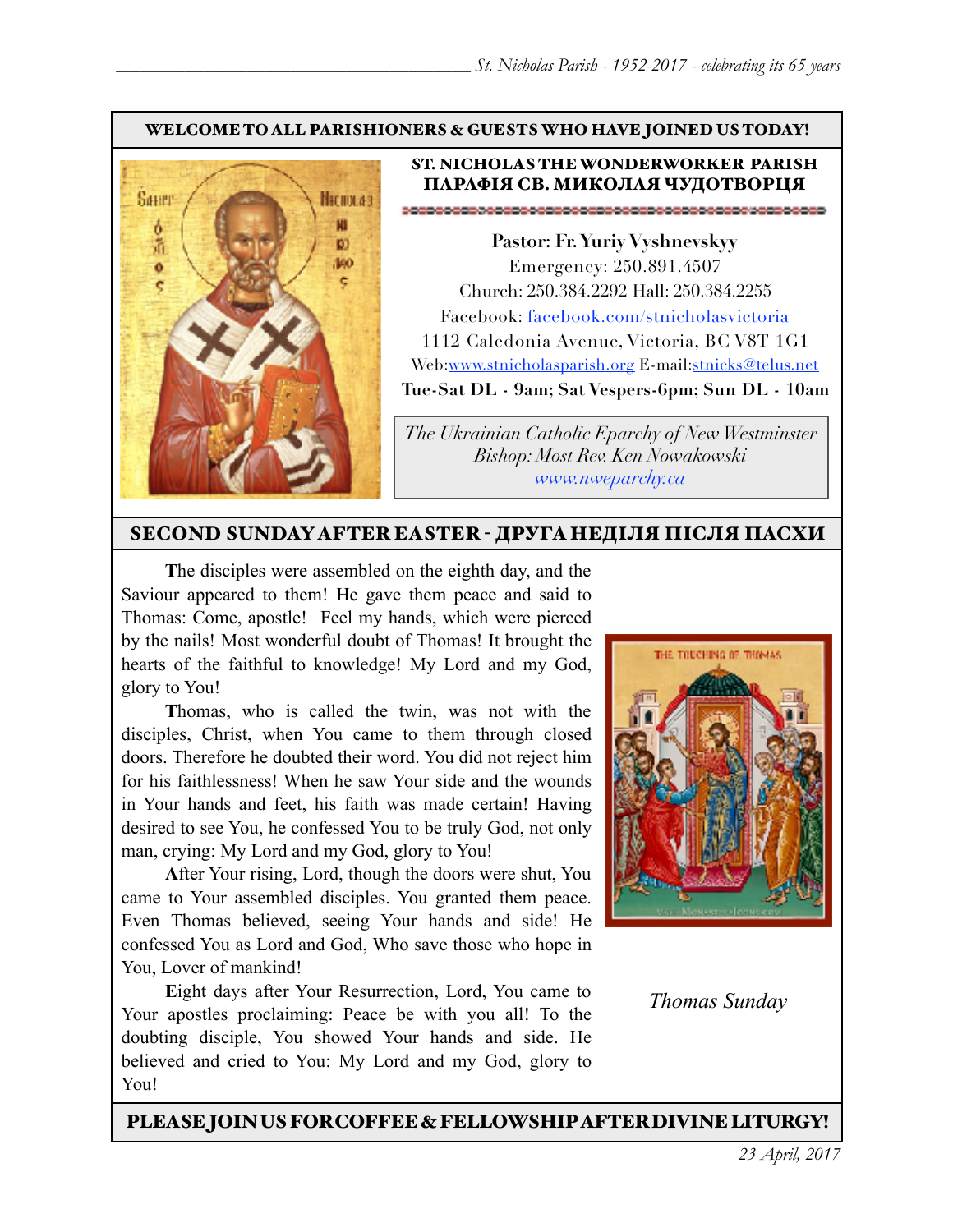|                                                                                 | <b>SUNDAY HYMNS</b>                                                       |                                                                                                                                                                                                                                                                                                                                                                                                                                               |                               |                                                                                                                                                                                                                                                                                                                                                                                                                                                                                                                                                                                     |  |
|---------------------------------------------------------------------------------|---------------------------------------------------------------------------|-----------------------------------------------------------------------------------------------------------------------------------------------------------------------------------------------------------------------------------------------------------------------------------------------------------------------------------------------------------------------------------------------------------------------------------------------|-------------------------------|-------------------------------------------------------------------------------------------------------------------------------------------------------------------------------------------------------------------------------------------------------------------------------------------------------------------------------------------------------------------------------------------------------------------------------------------------------------------------------------------------------------------------------------------------------------------------------------|--|
|                                                                                 |                                                                           |                                                                                                                                                                                                                                                                                                                                                                                                                                               |                               |                                                                                                                                                                                                                                                                                                                                                                                                                                                                                                                                                                                     |  |
|                                                                                 | Христос Воскрес!Ликуйте Нині/Rejoice! For Christ Is Risen! pg. 196-197    |                                                                                                                                                                                                                                                                                                                                                                                                                                               |                               |                                                                                                                                                                                                                                                                                                                                                                                                                                                                                                                                                                                     |  |
|                                                                                 | Согласно заспіваймо / Let Us Sing and Chant Our Praise. pg. 188-190       |                                                                                                                                                                                                                                                                                                                                                                                                                                               |                               |                                                                                                                                                                                                                                                                                                                                                                                                                                                                                                                                                                                     |  |
|                                                                                 | Христос воскрес! Під Небозвід/The Lord Is Risen from the Dead pg. 198-199 |                                                                                                                                                                                                                                                                                                                                                                                                                                               |                               |                                                                                                                                                                                                                                                                                                                                                                                                                                                                                                                                                                                     |  |
|                                                                                 |                                                                           |                                                                                                                                                                                                                                                                                                                                                                                                                                               |                               |                                                                                                                                                                                                                                                                                                                                                                                                                                                                                                                                                                                     |  |
| <b>SUNDAY &amp; DAILY SCHEDULE</b>                                              |                                                                           |                                                                                                                                                                                                                                                                                                                                                                                                                                               |                               |                                                                                                                                                                                                                                                                                                                                                                                                                                                                                                                                                                                     |  |
| Divine Liturgy - for the Parishioners of St Nicholas Parish<br>SUNDAY, April 23 |                                                                           |                                                                                                                                                                                                                                                                                                                                                                                                                                               |                               | 10:00 AM                                                                                                                                                                                                                                                                                                                                                                                                                                                                                                                                                                            |  |
|                                                                                 | <b>NO SERVICES</b>                                                        |                                                                                                                                                                                                                                                                                                                                                                                                                                               |                               |                                                                                                                                                                                                                                                                                                                                                                                                                                                                                                                                                                                     |  |
|                                                                                 | Divine Liturgy of St. John Chrysostom                                     |                                                                                                                                                                                                                                                                                                                                                                                                                                               |                               | 9:00 AM                                                                                                                                                                                                                                                                                                                                                                                                                                                                                                                                                                             |  |
|                                                                                 | Divine Liturgy of St. John Chrysostom                                     |                                                                                                                                                                                                                                                                                                                                                                                                                                               |                               | 9:00 AM                                                                                                                                                                                                                                                                                                                                                                                                                                                                                                                                                                             |  |
|                                                                                 | Divine Liturgy of St. John Chrysostom                                     |                                                                                                                                                                                                                                                                                                                                                                                                                                               |                               | 9:00 AM                                                                                                                                                                                                                                                                                                                                                                                                                                                                                                                                                                             |  |
|                                                                                 | Divine Liturgy of St. John Chrysostom                                     |                                                                                                                                                                                                                                                                                                                                                                                                                                               |                               | 9:00 AM                                                                                                                                                                                                                                                                                                                                                                                                                                                                                                                                                                             |  |
|                                                                                 | Divine Liturgy of St. John Chrysostom<br>Vespers                          |                                                                                                                                                                                                                                                                                                                                                                                                                                               |                               | 9:00 AM<br>6:00 PM                                                                                                                                                                                                                                                                                                                                                                                                                                                                                                                                                                  |  |
|                                                                                 | Divine Liturgy - for the Parishioners of St Nicholas Parish               |                                                                                                                                                                                                                                                                                                                                                                                                                                               |                               | 10:00 AM                                                                                                                                                                                                                                                                                                                                                                                                                                                                                                                                                                            |  |
|                                                                                 |                                                                           |                                                                                                                                                                                                                                                                                                                                                                                                                                               |                               |                                                                                                                                                                                                                                                                                                                                                                                                                                                                                                                                                                                     |  |
|                                                                                 |                                                                           |                                                                                                                                                                                                                                                                                                                                                                                                                                               |                               |                                                                                                                                                                                                                                                                                                                                                                                                                                                                                                                                                                                     |  |
| <b>READING</b>                                                                  | <b>UKRAINIAN</b>                                                          |                                                                                                                                                                                                                                                                                                                                                                                                                                               | <b>ENGLISH</b>                |                                                                                                                                                                                                                                                                                                                                                                                                                                                                                                                                                                                     |  |
| Act. 5: 12-20                                                                   | Glikeria Iwanuck                                                          |                                                                                                                                                                                                                                                                                                                                                                                                                                               |                               | Caroline Smudy                                                                                                                                                                                                                                                                                                                                                                                                                                                                                                                                                                      |  |
| Act. 6: 1-7                                                                     | Andrij Pelekhatyi                                                         |                                                                                                                                                                                                                                                                                                                                                                                                                                               | Rita Vanderven                |                                                                                                                                                                                                                                                                                                                                                                                                                                                                                                                                                                                     |  |
| Act. 9: 32-42                                                                   | Liliia Palyvoda                                                           |                                                                                                                                                                                                                                                                                                                                                                                                                                               | Darryl Huculak                |                                                                                                                                                                                                                                                                                                                                                                                                                                                                                                                                                                                     |  |
| Act. 11: 19-30                                                                  | Motria Koropecky                                                          |                                                                                                                                                                                                                                                                                                                                                                                                                                               |                               |                                                                                                                                                                                                                                                                                                                                                                                                                                                                                                                                                                                     |  |
|                                                                                 |                                                                           |                                                                                                                                                                                                                                                                                                                                                                                                                                               |                               |                                                                                                                                                                                                                                                                                                                                                                                                                                                                                                                                                                                     |  |
| PARISH COUNCIL EXECUTIVE                                                        |                                                                           | <b>PASTORAL MINISTRY &amp; HOLY MYSTERIES</b>                                                                                                                                                                                                                                                                                                                                                                                                 |                               |                                                                                                                                                                                                                                                                                                                                                                                                                                                                                                                                                                                     |  |
|                                                                                 |                                                                           |                                                                                                                                                                                                                                                                                                                                                                                                                                               |                               |                                                                                                                                                                                                                                                                                                                                                                                                                                                                                                                                                                                     |  |
|                                                                                 |                                                                           | CHAIRPERSONAlec Rossa - 250.472.3374<br>SECRETARYCindy Lazaruk - 778.677.9072<br>TREASURERWilliam Vanderven - 250.478.1458<br>FINANCIAL SECRETARYDavid Newberry - 250.598.8197<br>FUNDRAISING/HALL RENTALRobert Herchak - 250.386.7872<br>MAINTENANCEMurray Chapman - 250.658.4769<br>LITURGICAL COMMITTEEMotria Koropecky - 250.658.3051<br>MEMBER AT LARGELiliia Palyvoda - 250.857.1683<br>VIBRANT PARISHDarlene DeMerchant - 250.727.3837 | <b>SUNDAY EPISTLE READERS</b> | Please join us today in singing our Sunday hymns!<br>Please Note: to request a Divine Liturgy for a special intention, please see Fr. Yuriy to arrange for it!<br>Graciela Spaciuk-Schwarz<br>Thank you, Epistle readers, for your service in proclaiming God's Word!<br>BAPTISMSby appointment<br>MARRIAGESsix months notice should<br>be given to the parish priest, and he should be<br>contacted before any other arrangements are made<br>FUNERALSby appointment<br><b>Bequests &amp; Wills:</b> Leaving a bequeath is a process of giving a donation through your will. It is |  |

Bequests & Wills: Leaving a bequeath is a process of giving a donation through your will. It is simply a distribution from your estate to a charitable organization through your last will and testament. It can be as small or as large a donation as you wish. It is important that you talk to your lawyer about the process. In your kindness please remember St Nicholas the Wonderworker Ukrainian Catholic Church in your bequeath and will. If anyone wishes to make such a bequeath in their will, the following clause may be included or added to a will: "I give, devise, and bequeath to St Nicholas the Wonderworker Ukrainian Catholic Parish - 1112 Caledonia Avenue, Victoria BC, V8T 1G1, the sum of \$  $\qquad \qquad$  (or  $\qquad \qquad$  % of my estate), to be used for the benefit of the parish and it's pastoral activities."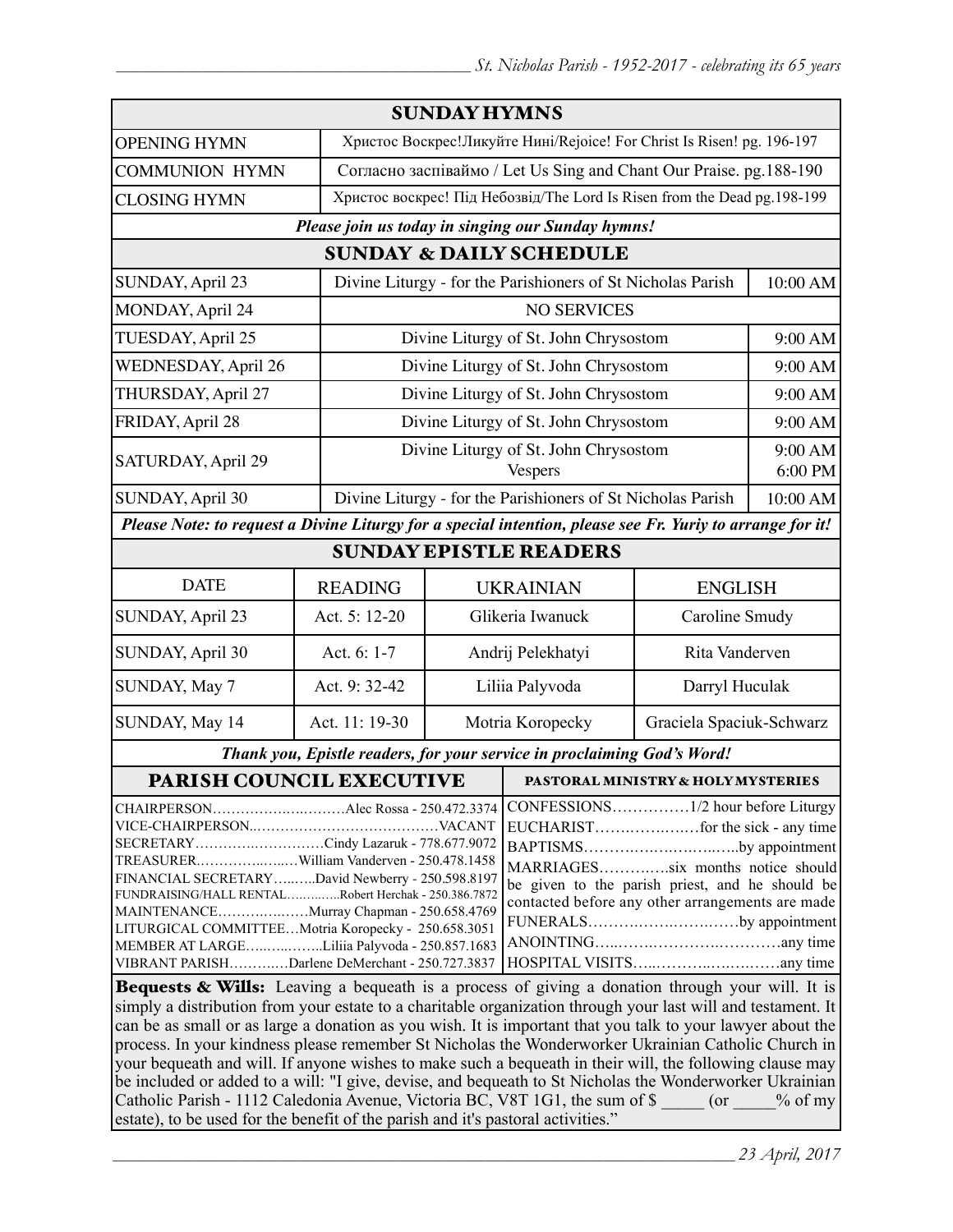## **Vibrant Parish Prayer**

**O** God, Creator of Heaven and Earth! Because of your indescribable love for us, you sent your Only-Begotten Son, Our Lord and Saviour, Jesus Christ - The Way, The Truth, and The Life and our Salvation. In His name, we turn to You. Strengthen our hearts and minds in Christian love and in unity of purpose as we strive to build a Vibrant Parish. Give us the grace to model our lives according to the Word of God. Instill in us the desire to pray and to celebrate the Holy Mysteries as one Christian Family in our Parish Community. Inspire us to follow Your great command to be a servant to the less fortunate among us! Grant this, O Lord, through the mercies and love for mankind of Your Only-Begotten Son with whom You are blessed, together with Your All-Holy, Good and Life-Giving Spirit, now and forever and ever. Amen!



## **The Vibrant Parish**

**A Place To Encounter The Living Christ** Through the word, the Holy Mysteries & Prayer, Serving One's Neighbor, Leadership Fostering & Serving Unity and Missionary Spirit (His Beatitude Sviatoslav)



### **Молитва Живої Парафії**

**Г**осподи Ісусе Христе, Пастирю Добрий, як колись Ти пригорнув заблуканих овечок, щоб вони пізнали Твій голос і були Твоїм стадом, так і сьогодні глянь ласкаво з небесних висот на нашу парафію та зішли на неї Твого Святого Духа, щоб вона була місцем пізнання радості Доброї Новини. Скріплюй нас Твоєю присутністю та єднай нас кожночасно в молитві. Даруй нам духа служіння ближньому, щоб у нашій парафії кожний міг зустріти Тебе, милостивого Бога. Благослови наш духовний провід Твоєю мудрістю і дай, щоб ніхто з нас не шкодував ні часу, ні талантів, ні матеріальних дібр для розбудови Твого царства. Єднай нас у мирі та злагоді, щоб ми були Твоєю спільнотою любові. Всели в нас місійного духа, щоб ми стали тим світилом євангельського слова, молитви і добрих діл, що кличе кожного до участі в Божественному житті, щоб славилося, Спасе, Твоє Ім'я з безначальним Твоїм Отцем та пресвятим, благим і животворящим Твоїм Духом нині, і повсякчас, і на віки віків. Амінь.

# DIVINE LITURGY PROPERS

*The Divine Liturgy - An Anthology for Worship: Liturgy - pg. 388-461; propers - pg. 516, 828*

### **Antiphon 1**

*Verse:* Shout to the Lord, all the earth,\* sing now to His name, give glory to His praise. **Refrain:** Through the prayers of the Mother of God, O Saviour, save us.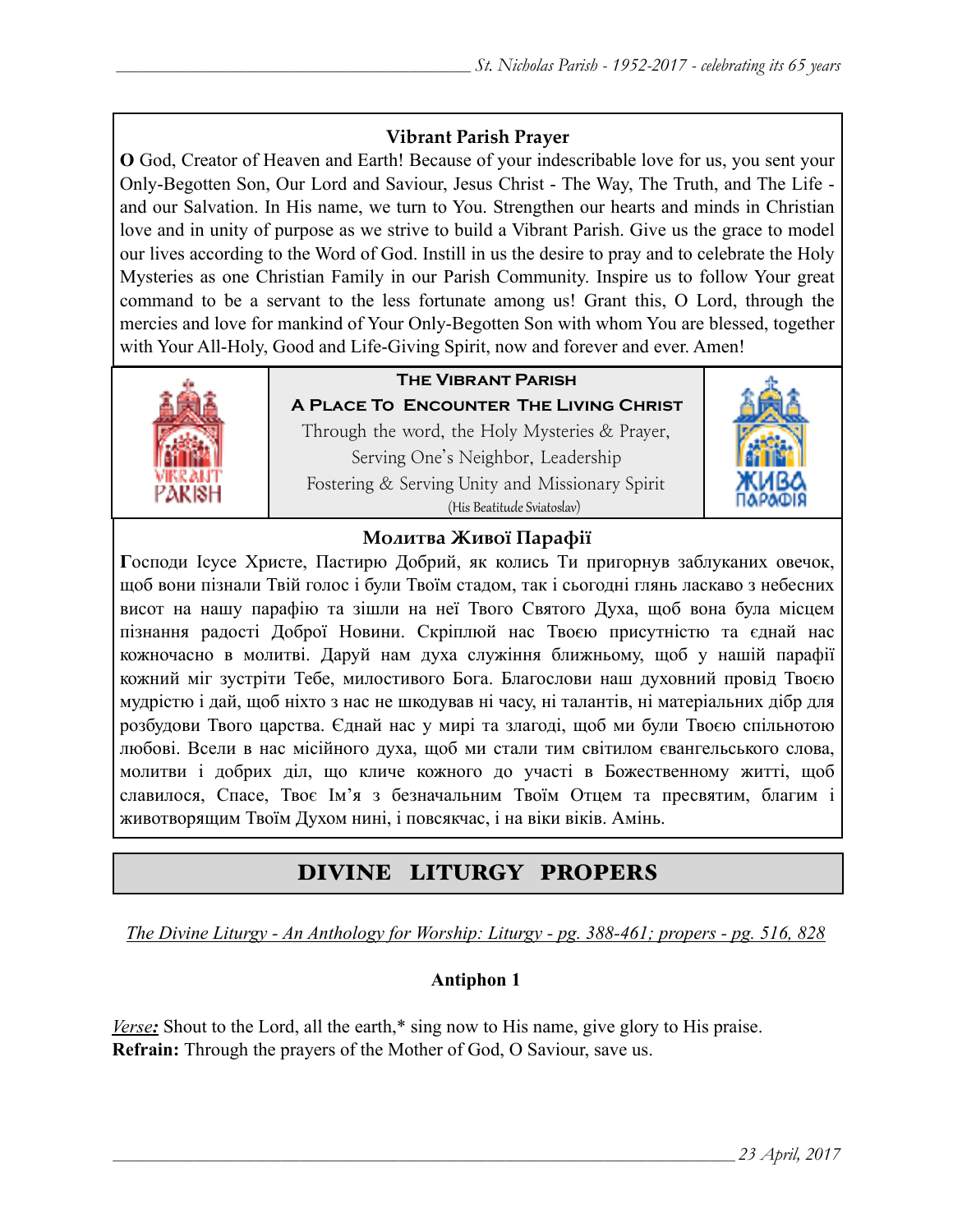*Verse:* Say unto God, "How awesome are Your works\* Because of the greatness of Your strength Your enemies will flatter You.

**Refrain:** Through the prayers of the Mother of God, O Saviour, save us.

*Verse*: Let all the earth worship You and sing to You,<sup>\*</sup> let it sing to Your name, O Most High! **Refrain:** Through the prayers of the Mother of God, O Saviour, save us.

#### **Glory: Now: Only-begotten Son...**

#### **Antiphon 3**

*Verse:* Come, let us sing joyfully to the Lord, let us acclaim God, our Saviour **Refrain:** Son of God, risen from the dead, save us who sing to You: Alleluia.

*Verse:* Let us come before His face with praise, and acclaim Him in psalms. **Refrain:** Son of God, risen from the dead, save us who sing to You: Alleluia.

*<u>Verse:</u>* For God is the great Lord and the great king over all the earth. **Refrain:** Son of God, risen from the dead, save us who sing to You: Alleluia.

**Troparion, Tone 7:** While the tomb was sealed, O Christ God, You dawned as life from the sepulcher, and while the doors were shut, You came to Your disciples, the Resurrection of all, renewing a right spirit in us through them, according to Your great mercy.

**Glory: Now: Kontakion, Tone 8:** With his searching hand, Thomas explored Your life-giving side, O Christ God. For when You entered while the doors were shut, he called out to You with the rest of the Apostles: You are my Lord and my God!

**Prokeimenon, Tone 3:** Great is our Lord and great is His strength;\* and of His knowledge there is no end. *Verse:* Praise the Lord, for a psalm is good; may praise be sweet to our God.

**Prokeimenon, Tone 7:** The just man shall be glad in the Lord and shall hope in Him.

**Epistle - Act 5:12-20 - A reading from the Acts of the Apostles:** In those days through the hands of the apostles many signs and wonders were done among the people. And they were all together in Solomon's Portico. None of the rest dared to join them, but the people held them in high esteem. Yet more than ever believers were added to the Lord, great numbers of both men and women, so that they even carried out the sick into the streets, and laid them on cots and mats, in order that Peter's shadow might fall on some of them as he came by. A great number of people would also gather from the towns around Jerusalem, bringing the sick and those tormented by unclean spirits, and they were all cured. Then the high priest took action; he and all who were with him (that is, the sect of the Sadducees), being filled with jealousy, arrested the apostles and put them in the public prison. But during the night an angel of the Lord opened the prison doors,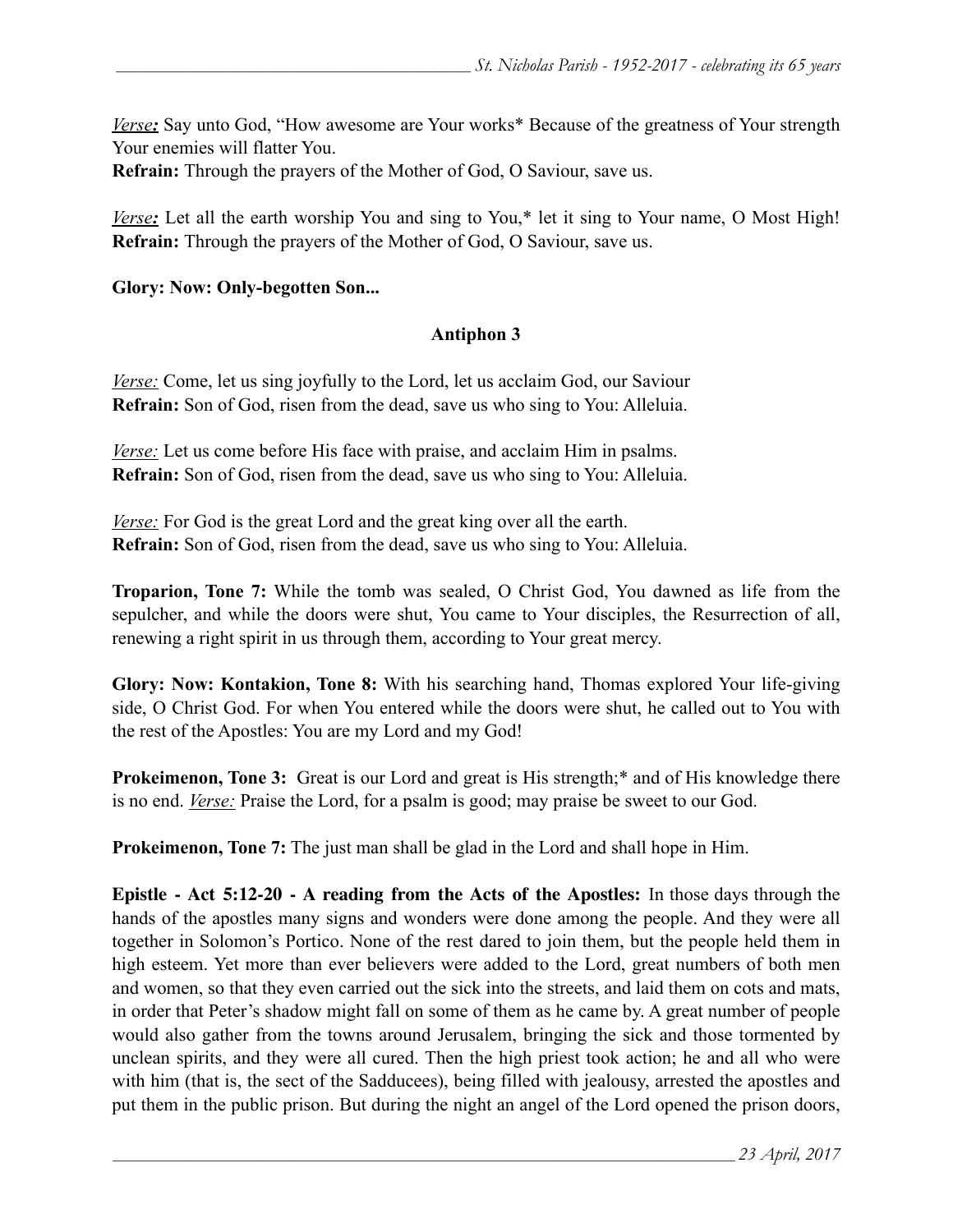brought them out, and said, 'Go, stand in the temple and tell the people the whole message about this life.'

**Alleluia, Tone 8:** *Verse:* Come, let us sing joyfully to the Lord, let us acclaim God our Saviour. *Verse:* For God is the great Lord and the great king over all the earth. *Verse:* The just man shall flourish like the palm tree; and he shall grow like the cedar in Lebanon. *Verse:* They who are planted in the house of the Lord shall flourish the courts of our God.

**Gospel - John 20:19-31 -** *When the evening arrived* on that day, the first day of the week, and the doors of the house where the disciples had met were locked for fear of the Jews, Jesus came and stood among them and said, 'Peace be with you.' After he said this, he showed them his hands and his side. Then the disciples rejoiced when they saw the Lord. Jesus said to them again, 'Peace be with you. As the Father has sent me, so I send you.' When he had said this, he breathed on them and said to them, 'Receive the Holy Spirit. If you forgive the sins of any, they are forgiven them; if you retain the sins of any, they are retained.' But Thomas (who was called the Twin), one of the twelve, was not with them when Jesus came. So the other disciples told him, 'We have seen the Lord.' But he said to them, 'Unless I see the mark of the nails in his hands, and put my finger in the mark of the nails and my hand in his side, I will not believe.' A week later his disciples were again in the house, and Thomas was with them. Although the doors were shut, Jesus came and stood among them and said, 'Peace be with you.' Then he said to Thomas, 'Put your finger here and see my hands. Reach out your hand and put it in my side. Do not doubt but believe.' Thomas answered him, 'My Lord and my God!' Jesus said to him, 'Have you believed because you have seen me? Blessed are those who have not seen and yet have come to believe.' Now Jesus did many other signs in the presence of his disciples, which are not written in this book. But these are written so that you may come to believe that Jesus is the Messiah, the Son of God, and that through believing you may have life in his name.

*Instead of* **"It is truly..."** *we sing:* The Angel cried out to the One full of Grace: O chaste Virgin, rejoice! And again I say, Rejoice! Your Son has risen from the tomb on the third day, and raised the dead. Let all people rejoice! Shine, shine, O new Jerusalem! for the glory of the Lord has risen upon you! Exult now and be glad, O Sion! And you, O chaste Mother of God, take delight in the resurrection of your Son.

**Communion Hymn:** Praise the Lord, O Jerusalem.\* Praise your God, O Sion.\* The just man shall be in everlasting remembrance;\* of evil hearsay he shall have no fear.\* Alleluia, alleluia,\* alleluia.

*Instead of* **"Blessed is He"** *we sing:* Christ is risen from the dead, trampling death by death, and to those in the tombs giving life *(1x)*.

*Instead of* **"We have seen the true light"** *we sing:* Christ is risen from the dead, trampling death by death, and to those in the tombs giving life *(1x)*.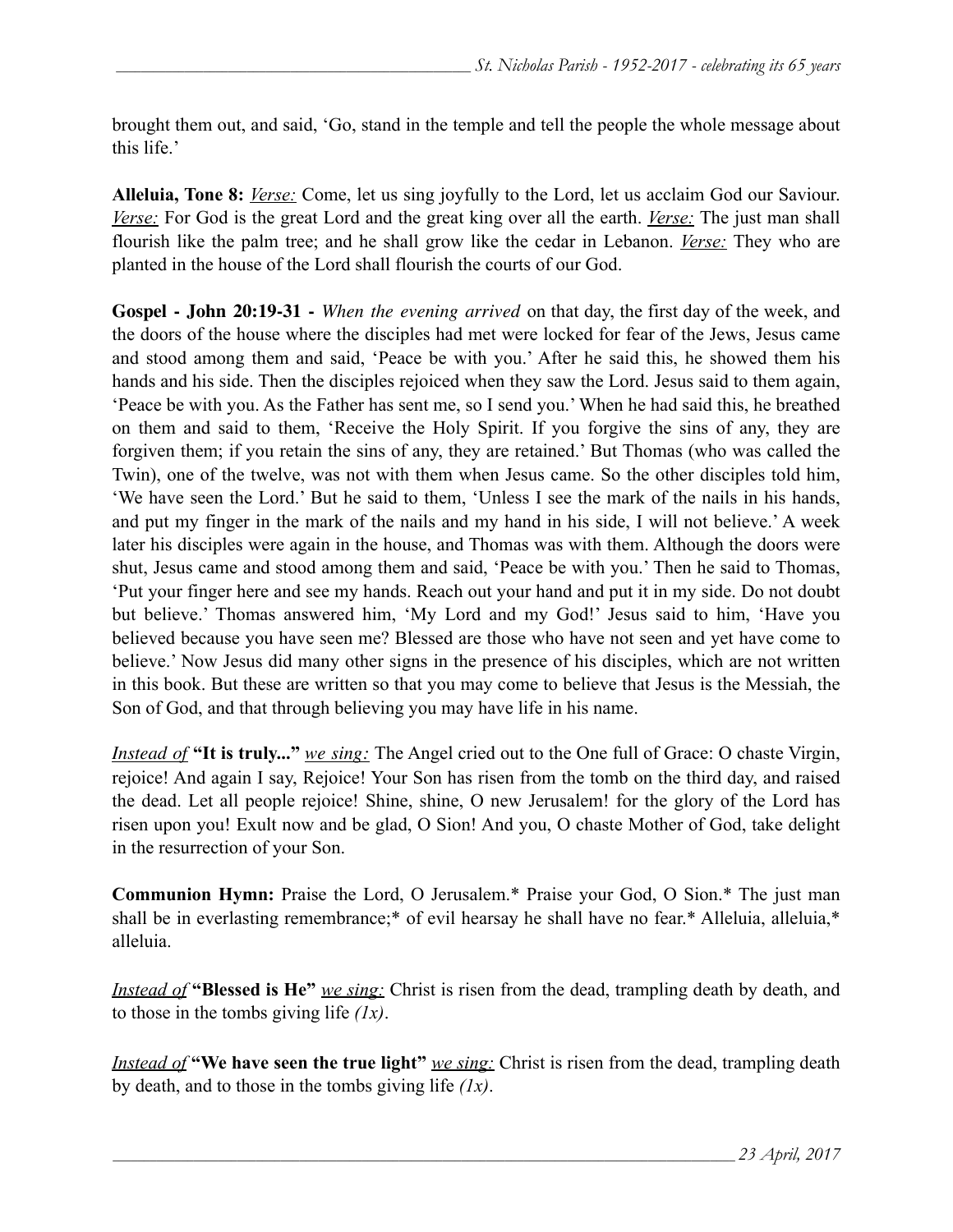*Instead of* **"Let our mouths be filled"** *we sing:* Christ is risen from the dead, trampling death by death, and to those in the tombs giving life *(3x)*.

*Instead of* **"Blessed be the name of the Lord"** *we sing:* Christ is risen from the dead, trampling death by death, and to those in the tombs giving life *(3x)*.

 $\Leftrightarrow$   $\Leftrightarrow$   $\Leftrightarrow$ 

**Тропар, глас 7:** Хоч запечатаний був гріб,\* як життя із гробу возсіяв ти, Христе Боже,\* і, хоч замкнені були двері,\* ученикам представ єси, як воскресення всіх,\* дух правий через них обновлюючи нам,\* по великій твоїй милості.

**Слава: Нині: Кондак, глас 8:** Допитливою десницею життєдайні твої ребра Тома провірив, Христе Боже, бо, хоч замкнені були двері, як ти увійшов, він із іншими апостолами кликав до тебе: Господь єси і Бог мій.

**Прокімен, глас 3:** Великий Господь наш і велика сила його,\* і розумові його немає міри. *Стих:* Хваліте Господа, бо благий псалом, Богові нашому нехай солодке буде хваління.

**Прокімен, глас 7:** Радіє праведний у Господі, до нього прибігає; всі праві серцем веселяться.

**Апостол - Ді. 5:12-20 - З книги Діянь Св. Апостолів читання:** Тими днями руками апостолів робилося багато знаків і чудес у народі. Усі вони перебували однодушно у притворі Соломона, і ніхто сторонній не насмілювався до них пристати; однак народ хвалив їх вельми. Віруючих дедалі більше й більше приставало до Господа, сила жінок і чоловіків; так, що й на вулиці виносили недужих і клали на постелях і на ліжках, щоб, як ітиме Петро, бодай тінь його на когонебудь з них упала. Сила людей збиралась навіть з довколишніх міст Єрусалиму, несучи хворих та тих, що їх мучили нечисті духи, і вони всі видужували. Устав тоді первосвященик і всі ті, що були з ним, – то була секта садукеїв, – і, повні заздрощів, наклали руки на апостолів і вкинули їх до громадської в'язниці. Але вночі ангел Господень відчинив двері в'язниці й, вивівши їх, мовив: "Ідіть і, ставши в храмі, говоріть до народу всі слова життя цього."

**Алилуя, глас 8:** *Стих:* Cпіваймо радісно Господеві, вітаймо Бога Спасителя нашого. *Стих:* Бо Бог великий Господь і Цар великий по всій землею. *Стих:* Праведник квітнутиме, немов пальма; він виженеться вгору, мов кедр ливанський. *Стих:* Посаджені в Господнім домі, вони на дворах Бога нашого квітнутимуть.

**Євангеліє - Івана 20:19-31 -** А як звечоріло, того самого дня, першого в тижні, – а двері ж були замкнені там, де перебували учні: страхались бо юдеїв, – увіходить Ісус, став посередині та й каже їм: «Мир вам!» Це промовивши, показав їм руки й бік. І врадувались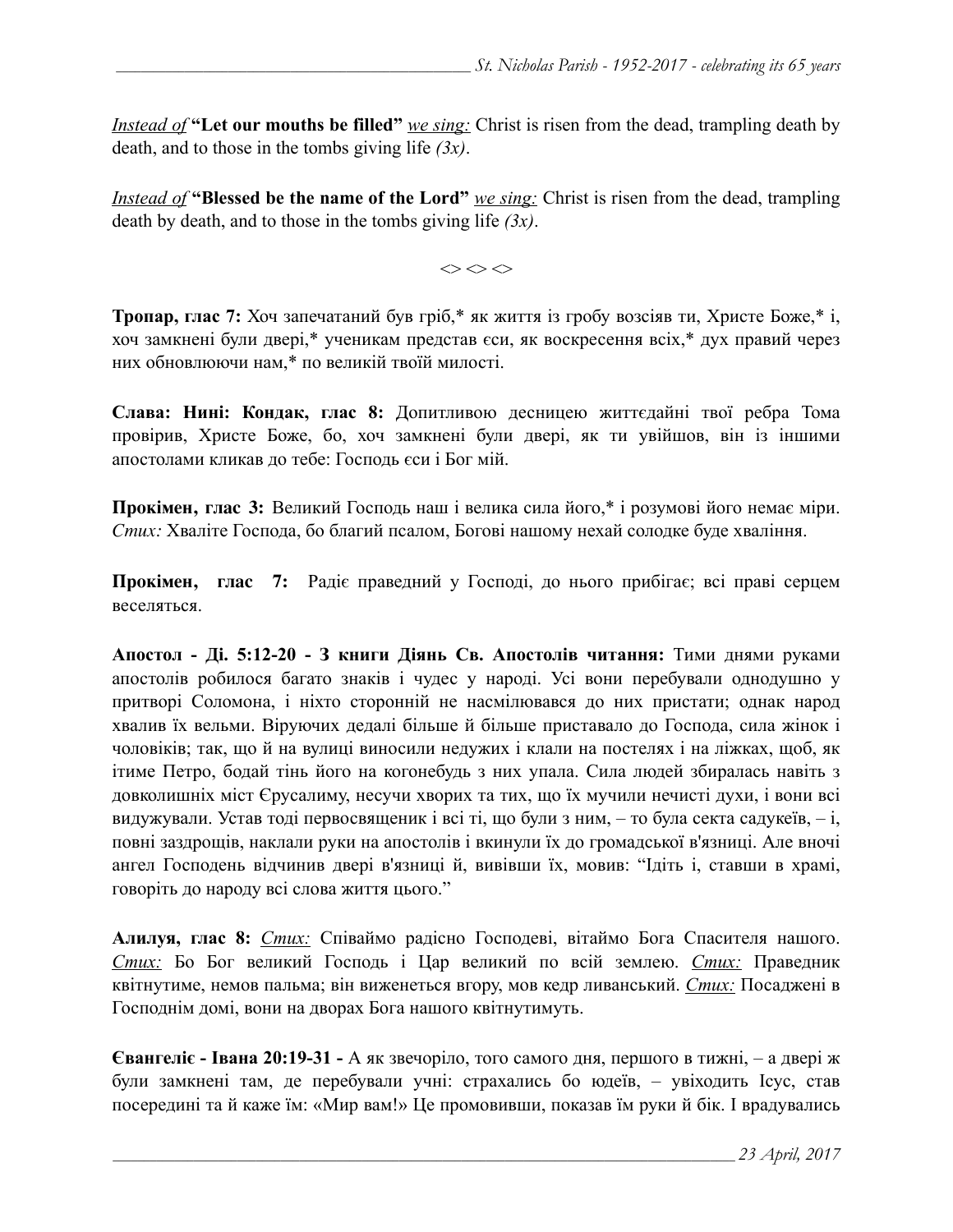учні, побачивши Господа. І ще раз Ісус їм каже: «Мир вам!» Як мене послав Отець, так я посилаю вас.» Це промовивши, дихнув на них і каже їм: «Прийміть Духа Святого! Кому відпустите гріхи – відпустяться їм, кому ж затримаєте – затримаються.» Тома ж, один з дванадцятьох, на прізвисько Близнюк, не був з ними, коли то прийшов був Ісус. Тож повідали йому інші учні: «Ми Господа бачили.» Та він відрік: «Якщо не побачу на його руках знаків від цвяхів і не вкладу свого пальця у місце, де були цвяхи, а й руки моєї не вкладу в бік його, – не повірю!» По вісьмох днях знову були вдома його учні, а й Тома з ними. І ввіходить Ісус, – а двері були замкнені! – стає посередині та й каже: «Мир вам!» А тоді промовляє до Томи: «Подай сюди твій палець і глянь на мої руки. І руку твою простягни і вклади її у бік мій. Та й не будь невіруючий, – а віруючий!» І відказав Тома, мовивши до нього: «Господь мій і Бог мій!» І каже йому Ісус: «Побачив мене, то й віруєш. Щасливі ті, які, не бачивши, увірували!» Ще й інші численні чудеса, що їх не списано у цій книзі, вчинив Ісус на очу своїх учнів. А ції – списано, щоб увірували ви, що Ісус – Христос, Син Божий, а вірувавши, – щоб мали життя в його ім'я.

*Замість* **"Достойно"** *співаємо:* Ангел сповіщав Благодатній: Чистая Діво, радуйся. І знову кажу: Радуйся. Твій Син воскрес тридневний із гробу, і мертвих воздвигнув він; люди, веселіться. Світися, світися, новий Єрусалиме, слава бо Господня на тобі возсіяла. Радій нині і веселися, Сіоне. А ти, Чистая, красуйся, Богородице, востанням рождення твого.

**Причасний:** Хваліте Господа з неба, хваліте його на висотах! Бо він не захитається повіки; пам'ять про праведника буде вічна. Алилуя, алилуя, алилуя!

*Замість* **"Благословен, хто йде в ім'я Господнє"** *співаємо:* Христос воскрес із мертвих, смертю смерть подолав, і тим, що в гробах, життя дарував *(1x)*.

*Замість* **"Ми бачили світло істинне"** *співаємо:* Христос воскрес із мертвих, смертю смерть подолав, і тим, що в гробах, життя дарував *(1x)*.

*Замість* **"Нехай сповняться"** *співаємо:* Христос воскрес із мертвих, смертю смерть подолав, і тим, що в гробах, життя дарував *(3x)*.

*Замість* **"Будь ім'я Господнє"** *співаємо:* Христос воскрес із мертвих, смертю смерть подолав, і тим, що в гробах, життя дарував *(3x)*.

## ANNOUNCEMENTS

✦**HAPPY BIRTHDAY** to MURRAY CHAPMAN and all those who celebrated their birthdays this past week. May the Lord Our God continue to bless you abundantly and the Holy Mother of God protects you at all times. Многая Літа!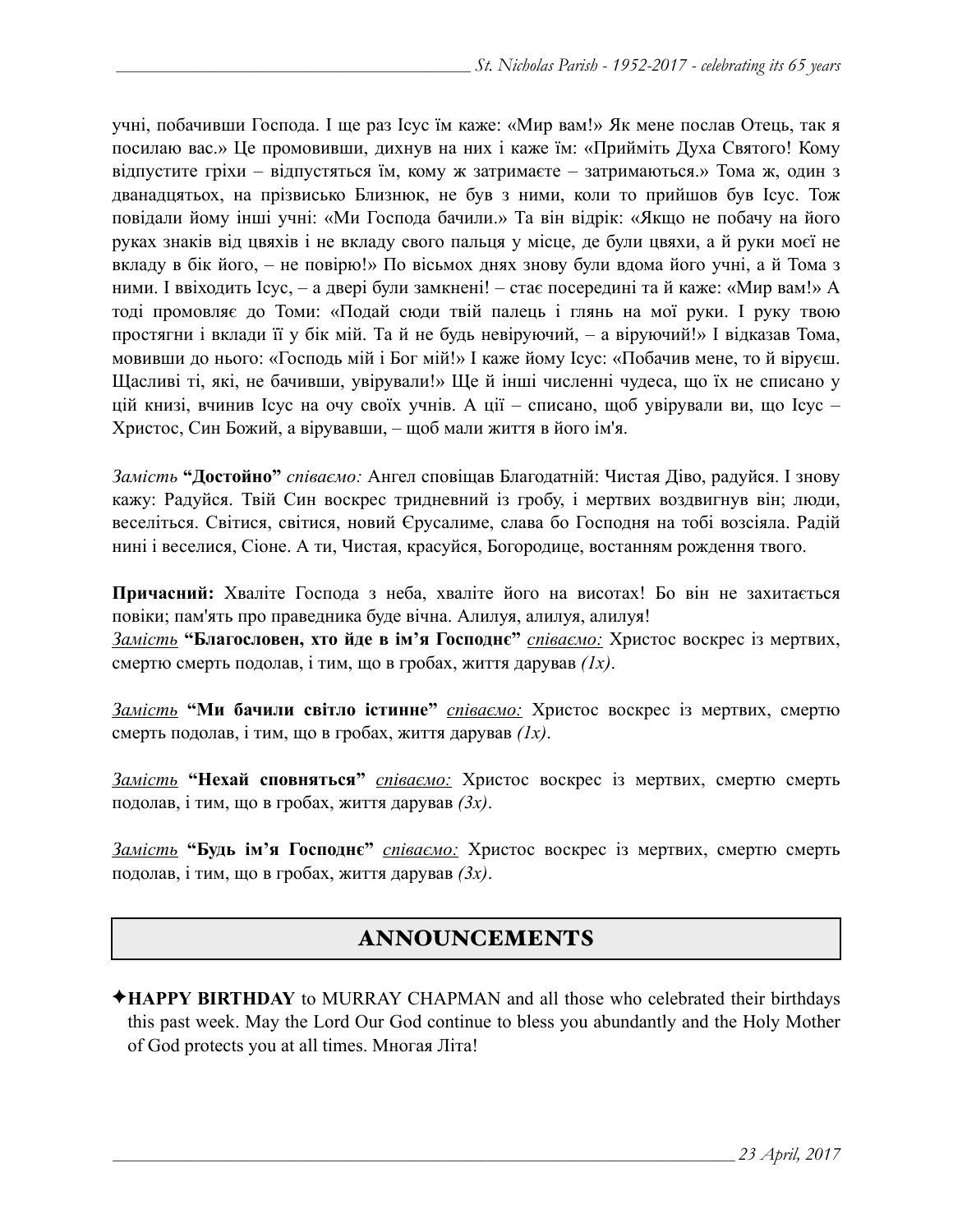- ✦**PILGRIMAGE TO THE HOLY LAND:** October 12-24, 2017. Walk in the footsteps of Jesus; an unforgettable experience with Fr, Joe Ostopowich, Sr. Angelica SSMI, brother & sister pilgrims. For details and price call Myrna Arychuk at 604.617.7200
- ✦**PARISH CALENDAR OF BIRTHDAYS & ANNIVERSARIES:** If you would like to be included in our Parish Calendar of Birthday and Anniversary celebrations, please put date in our calendar located at the church vestibule. Each week, we will list the names in our parish bulletin so we can celebrate these happy occasions together!
- ✦**PRAYER REQUEST:** Please keep in your prayers LYN SALYN and other members of our parish, our family and friends who are ailing, in hospitals, nursing homes and those who are not able to join actively in their community.
- ✦**TRAVELING ICON:** Anyone interested in gracing their home with Christ The Teacher Icon can call Darlene DeMerchant at 250.727.3837
- ✦**JOIN OUR CHOIR:** Do you enjoy singing? Please consider joining our St Nicholas Parish Choir and remember that we ALWAYS looking for new members! Contact Motria Koropecky for details at 250.658.3051
- ✦**CATECHISM ANNOUNCEMENT:** "*And they were bringing to Him also the infants, in order that He may be touching them; but after the disciples saw it, they rebuked them. But Jesus called them to Himself and said, Let alone the little children to come to Me, and cease hindering them; for of such is the kingdom of God*." We are happy to welcome all children to our St. Nicholas The Wonderworker catechism program. Weekly classes are scheduled Sunday morning during Divine Liturgy. We want your children to learn more about their Catholic faith, sacred scripture, feast days, and religious practices and customs of the Ukrainian Catholic church. If you have any questions, please do not hesitate to contact Marian Chalifoux at 250.507.1005
- ✦**THRIFTY'S PRE-PAID FOOD CARDS** We all have to buy groceries. Why not have 6% of it returned back to the church at no extra charge! Cards are available in \$100, \$200, and \$500 denominations. Talk to Alec after today's liturgy to pre- order your cards. We need to sell A LOT of them! We encourage you to consider purchasing them for yourselves as gifts too.
- ✦**SUNDAY COFFEE VOLUNTEERS** act as hosts and serve light refreshments following the Sunday morning Divine Liturgy, providing an opportunity for the faithful to socialize with friends and visitors following their shared worship experience. We thank all of our parishioners who kind volunteer to serve refreshments. Whether you are new to the Parish, or are a longtime members, please join us for coffee.
- ✦**BE A STEWARD:** Have you ever wondered what more can you do to help our parish? Here are some suggestions: **Steward** of property security; **Steward** of grounds cleaning; **Steward** of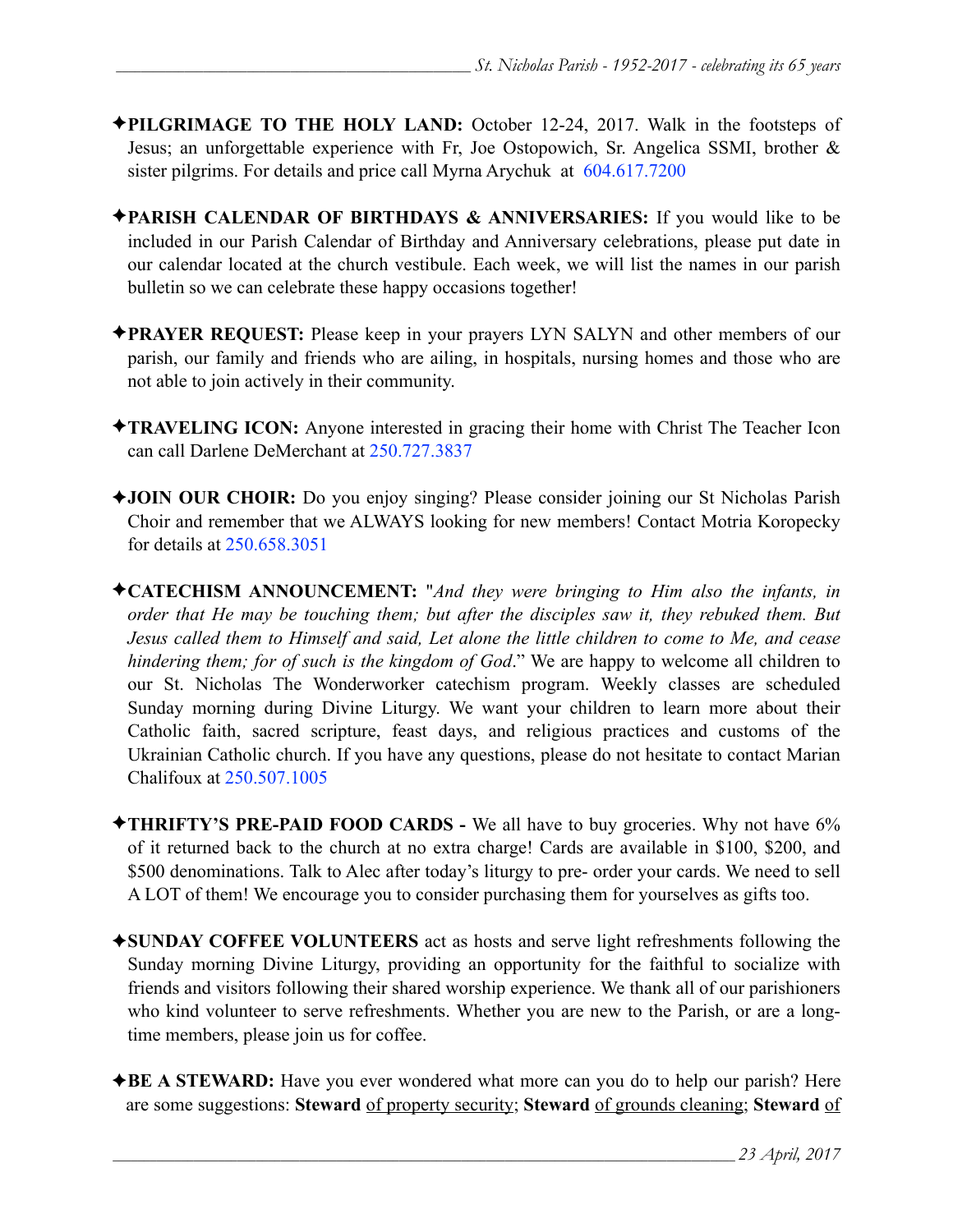cleaning church; **Steward** of church linen; **Steward** of outreach; **Steward** of caring; **Steward** of prayer; **Steward** of service. Quite often, our homebound or senior members, once active in their younger years, want to find purpose in their senior years. It's not only about doing but about "BEING" present to others. Contact Fr. Yuriy **OR** Darlene DeMerchant for more information. You will be amazed how "BEING" can make a difference.

✦**APRIL 16, SUNDAY DONATIONS:** Easter Food Fair net total: \$8,506.16; Good Friday, Apr 14, 2017: Loose collection: \$25.00; Envelope collection: \$280.00; Easter Sunday, Apr 16, 2017: Vigil lights: \$60.00; Loose collection: \$240.00; Envelope collection: \$1112.00; Candles for Easter Baskets: \$24.00; Pre-authorized donations Apr 10 to Apr 16: \$120.00

# CAMP SAINT VOLODYMYR; AUGUST 20-27

#### MARK YOUR CALENDARS

 The purpose of camp is to provide an opportunity for youth to experience God through nature and the companionship of others. Children will experience Ukrainian language and culture during camp along with games, religious activities, hikes, sports, arts and crafts, camp fires, water activities and other summer camp activities.

 This marks the 34th year of our Ukrainian Catholic Summer Camp. Camp will take place in Kelowna at the OAC facility. Camp offers a wide range of activities for campers aged 7-15 (as of December 31, 2017). Registration will be available online via Eventbrite "Camp St. Volodymyr BC 2017." Early bird registration Ends July 6, 2017.

#### WAYS TO HELP

VOLUNTEER: Camp St. Volodymyr is a nonprofit camp, run on a volunteer basis. If you are interested in helping at this year's camp as a counsellor, chef, arts & crafts or cultural coordinator please contact Jennifer. Applications forms for counsellors are due May 15, 2017. All volunteers will be subject to a criminal records check and must sign the camp code of conduct.

DONATE: We are always happy to accept food donations of vegetables, fruits, cereals, and treats for children such as cakes, cookies, as well as monetary donations. Tax receipts can be issued with donations of \$25 or more.

#### *For more information contact Jennifer Caldwell @ 604.220.0584 or <i>[jennsawka@hotmail.com.](mailto:jennsawka@hotmail.com) Visit our webpage via [www.nweparchy.ca](http://www.nweparchy.ca)*